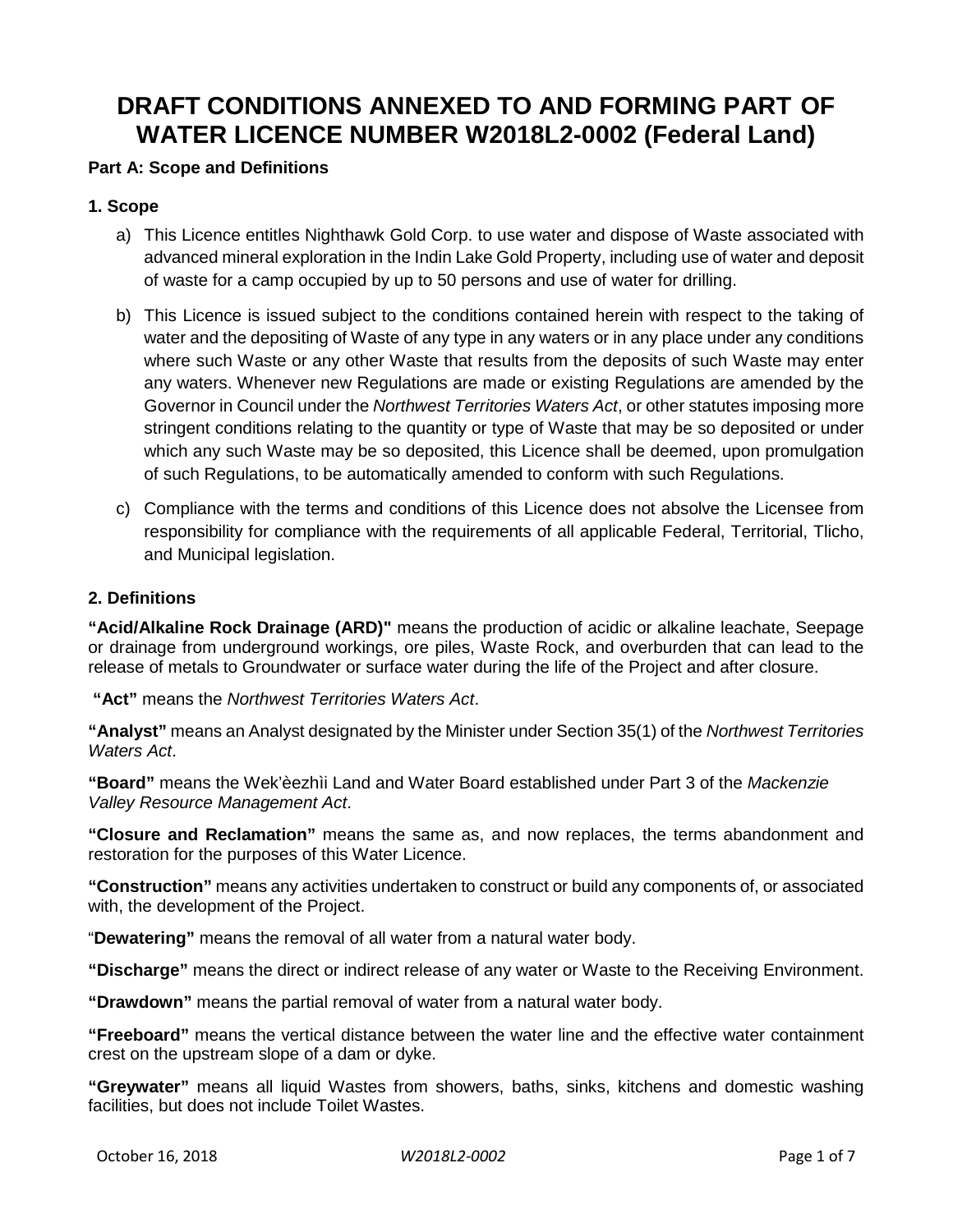**"Groundwater"** means all water below the ground surface.

**"Inspector"** means an Inspector designated by the Minister under Section 35(1) of the Act.

**"Licensee"** means the holder of this Licence.

**"Management Plans"** means the specific plans required by the Board under this Water Licence.

**"Maximum Average Concentration"** means the running average of any four (4) consecutive analytical results submitted to the Board in accordance with the sampling and analysis requirements specified in the "Surveillance Network Program".

**"Minewater"** includes surface run-off from the Waste rock and ore storage areas and for the Damoti Lake site only, all water or Waste pumped or flowing out of any open pit or underground workings.

**"Minewater Settling Pond"** means an engineered depression designed to act as a settling facility for the purpose of separating solids from Minewater.

**"Minister"** means the Minister of Indian and Northern Affairs Canada.

**"Modification"** means an alteration that introduces a new structure, expands a current structure, eliminates an existing structure, and does not alter the purpose or function of a structure, associated with water supply and Waste Disposal.

**"Professional Engineer"** means a Professional Engineer or Geologist registered with the Association of Professional Engineers, Geologist, and Geophysicists of the Northwest Territories and whose principal field of specialization is appropriate to the work at hand.

**"Project"** means all appurtenant undertakings as described within the applications dated December 17, 2010 and June 8, 2012.

**"Receiving Environment"** means, for the purpose of this Licence, the natural aquatic environment that receives any deposit or Discharge of Waste, including Seepage or Minewater, from the Project.

**"Seepage"** includes water or Waste that drains through or escapes from any structure designed to contain, withhold, divert or retain water or Waste, including Waste Rock storage areas.

**"Sewage"** means all Toilet Wastes and Greywater.

**"Sump"** means a natural or manmade depression for the purpose of catching or storing water or a storage facility constructed to temporarily collect, hold or transfer water and/or Waste within the Project.

**"Toilet Wastes"** means all human excreta and associated products but does not include Greywater.

"**Unauthorized Discharge**" means a release or Discharge of any water or Waste not authorized under this Licence.

**"Waste Disposal Facilities"** means all facilities designated for the disposal of Waste.

**"Waste Rock"** means all rock materials, except ore and tailings, which are produced as a result of mining operations.

**"Waste"** means Waste as defined by section 2 of the Act*.*

**"Watercourse"** means a natural watercourse, body of water or water supply, whether usually containing water or not, and includes groundwater, springs, swamps and gulches, as defined by section 2 of the Regulations.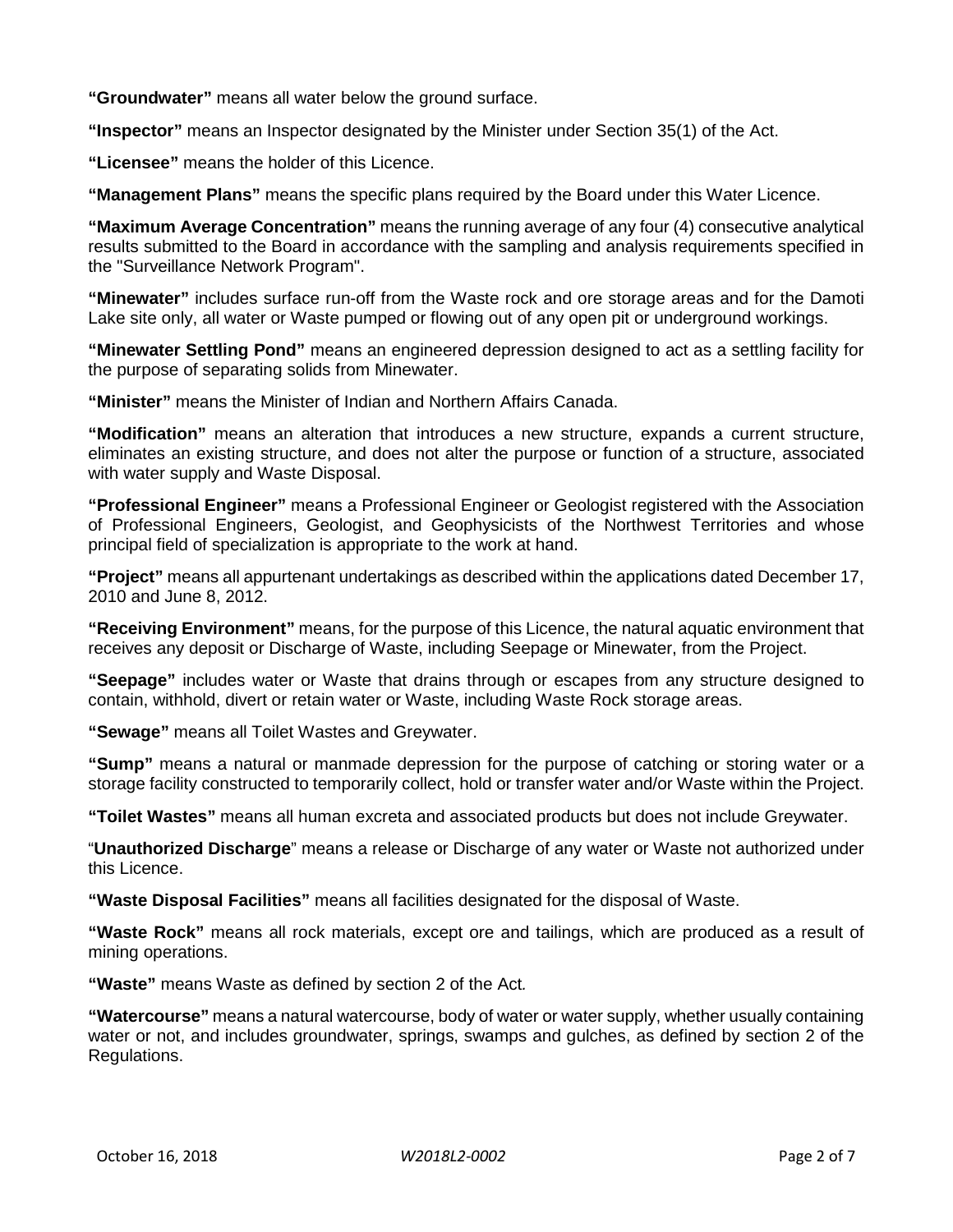## **Part B: General Conditions**

1. The Licensee shall file an Annual Report with the Board not later than March  $31<sup>st</sup>$  of the year following the calendar year reported which shall contain the following information:

### Measuring and Reporting on Water and Waste:

- a) the monthly and annual quantities in cubic metres of water obtained from each source for drilling and for camp use;
- b) the monthly and annual quantities in cubic metres of each type of Waste discharged and the location to which each Waste was discharged;
- c) the location of sumps and a description of any materials deposited within them;
- d) tabular and graphical summaries of all data and information generated under the Surveillance Network Program in an electronic and printed format acceptable to the Board. The Licensee shall provide raw data in electronic form upon request by the Board;

#### Management Plans and Activities:

- e) a summary of any revisions to the approved Spill Contingency Plan;
- f) a summary of exploration and development activities as they relate to water use and Waste disposal;
- g) a summary of Modifications in accordance with Part F of this Licence and/or major maintenance work carried out on any water or Waste management facilities;
- h) a summary of Construction activities completed and planned activities for the upcoming year;
- i) a summary of any studies requested by the Board that relate to Waste management, water use, or Closure and Reclamation and a brief description of any future studies planned by the Licensee;

#### Spills and Unauthorized Discharges:

- j) a list and description, including volumes, of all Unauthorized Discharges and summaries of follow-up action taken;
- k) an outline of any spill training and communications exercises carried out;

#### Closure and Reclamation:

- l) a summary of any revisions to the approved Closure and Reclamation Plan;
- m) a summary of any Closure and Reclamation work undertaken during the year and an outline of any work anticipated for the next year;

#### Other Reporting Requirements:

- n) any other details on water use or Waste disposal requested by the Board by November  $1<sup>st</sup>$  of the year bring reported.
- 2. Meters, devices or other such methods used for measuring the volumes of water used and Waste discharged shall be installed, operated and maintained by the Licensee to the satisfaction of an Inspector.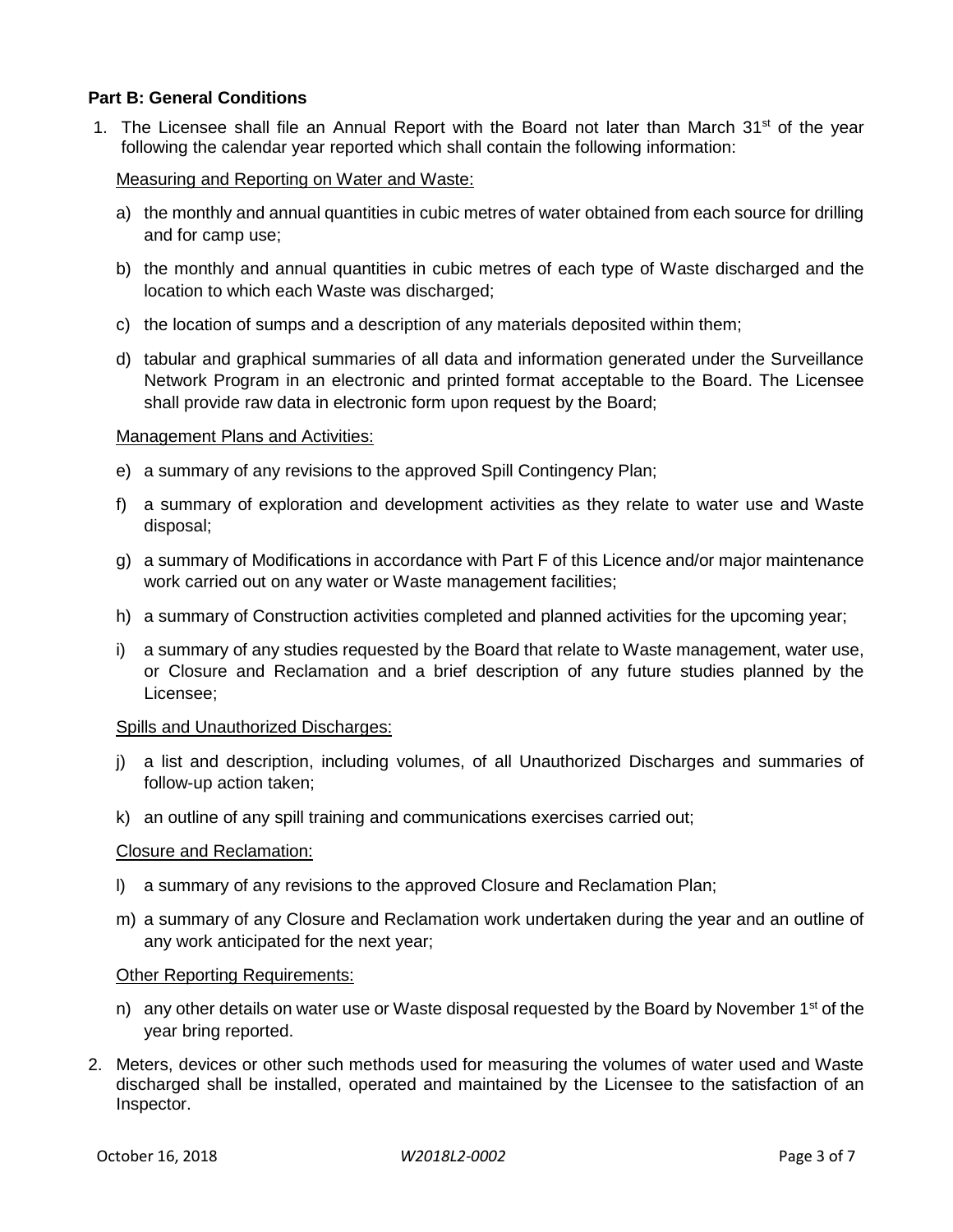- 3. The Licensee shall ensure a copy of this Licence is maintained at the site of operation at all times.
- 4. The Licensee shall comply with the terms of any plans approved pursuant to the conditions of this Licence and with any revisions to the plans as may be made from time to time pursuant to the conditions of this Licence and as approved by the Board.

## **Part C: Conditions Applying to Security Deposits**

- 1. Prior to the use of water for mineral exploration undertakings or the disposal of Waste, the Licensee shall have posted and shall maintain a security deposit in the amount of  $\frac{3XXXX}{2}$  pursuant to Section 17(1) of the Act and Section 12 of the Regulations.
- 2. The security deposits required under Part C, Item 1, shall be in a form acceptable to the Minister and shall be maintained until such time as they are fully or partially refunded by the Minister pursuant to section 17 of the Act.
- 3. The Licensee may apply to the Board for a reduction in the amount of security required if there is a reduction in the total liability at the Project site.
- 4. The Permittee shall be liable for any damages in excess of the amount of the posted security.

## **Part D: Conditions Applying to Water Use**

- 1. The total quantity of water withdrawn from all natural water bodies shall not exceed 179 cubic metres per day.
- 2. The total quantity of water withdrawn from any single water bodies shall not exceed the limits set out below (in cubic metres per day), unless otherwise approved in writing by the Board:
	- a. Local water sources (drill water) 174
	- b. Local water sources (camp water) 5
- 3. Forty-eight hours (48) prior to the commencement of drilling at each drill target, the Permittee shall notify the Inspector of the source of drill water and the location of drill waste disposal.
- 4. The freshwater intake hoses and/or pumps shall operate in accordance with the Fisheries and Oceans Canada *Freshwater Intake End-of-Pipe Fish Screen Guideline*, 1995, or subsequent editions and the Protocol *for Winter Water Withdrawal from Ice-covered Waterbodies in the Northwest Territories and Nunavut*, 2010 or subsequent editions.

## **Part E: Conditions Applying to Construction**

- 1. At least forty-five (45) days prior to the start of Construction of any facilities related to water use or Waste disposal for the Project, excluding Sumps, that are not part of a Board approved Management Plan, the Licensee shall submit to the Board for approval a Construction Plan that shall contain, but not be limited to, the following information:
	- a) a description of the facilities to be constructed;
	- b) the proposed location for the structures;
	- c) any potential impacts to the Receiving Environment;
	- d) a description of any monitoring including, but not limited to, sampling locations, parameters measured and frequencies of sampling to be carried out to determine impacts to the Receiving Environment;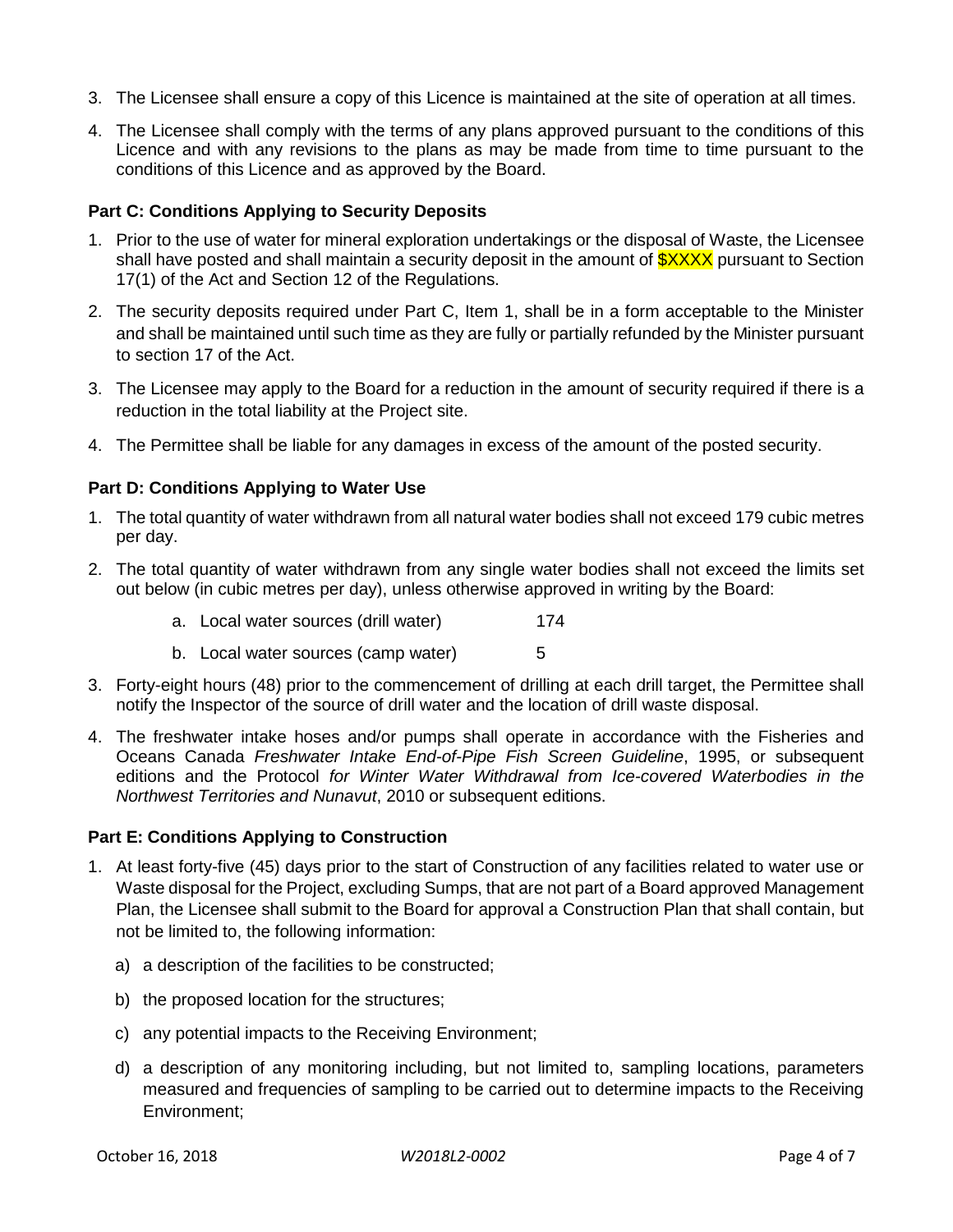- e) a detailed description of any measures used to prevent or mitigate impacts to the Receiving Environment;
- f) schedule for the Construction; and
- g) drawings of engineered structures stamped by a Professional Engineer.
- 2. The Inspector must receive written notification a minimum of ten (10) days prior to commencement of Construction from the Licensee.
- 3. The Licensee shall provide to the Board as-built plans and drawings of the engineered structures referred to in this Licence within ninety (90) days of completion of Construction.

# **PART F: Conditions Applying to Modifications**

- 1. The Licensee may, without written approval from the Board, carry out Modifications to facilities related to water use or Waste disposal provided that such Modifications are consistent with the terms of this Licence and the following requirements are met:
	- a) the Licensee has notified the Board in writing of the proposed Modifications at least forty-five (45) days prior to beginning the Modifications;
	- b) the proposed Modifications do not place the Licensee in contravention of either the Licence or the Act;
	- c) the Board has not, during the forty-five (45) days following notification of the proposed Modifications, informed the Licensee that review of the proposal will require more than forty-five (45) days;
	- d) the Board has not rejected the proposed Modifications; and
	- e) an Inspector has authorized the Modifications.
- 2. Modifications for which all of the conditions referred to in Part H, Item 1, have not been met, may be carried out only with written approval from the Board.
- 3. The Licensee shall provide to the Board as-built plans and drawings of the Modifications referred to in this Licence within ninety (90) days of completion of the Modifications.

## **Part G: Conditions Applying to Waste Disposal**

- 1. The Permittee shall adhere to the approved Waste Management Plan and shall annually review the Plan and make any necessary revisions to reflect changes in operations, technology, or as requested by the Board. Revisions to the Plan shall be submitted to the Board for approval.
- 2. The Permittee shall dispose of all sewage and grey water as described in the approved Waste Management Plan, unless otherwise authorized in writing by an Inspector.
- 3. The Licensee shall update the Waste Management Plan with based on the results of the cleaning and hydrostatic testing of bulk fuel tanks. The updated Waste Management Plan shall be submitted to the Board for approval at least sixty (60) days prior to commencing any cleaning and hydrostatic testing of bulk fuel tanks.
- 4. The Licensee shall, not less than sixty (60) days prior to any use of water or deposit of Waste for mining undertakings, submit to the Board for approval a water balance for any basins or drainage water bodies which will or could receive Waste discharges.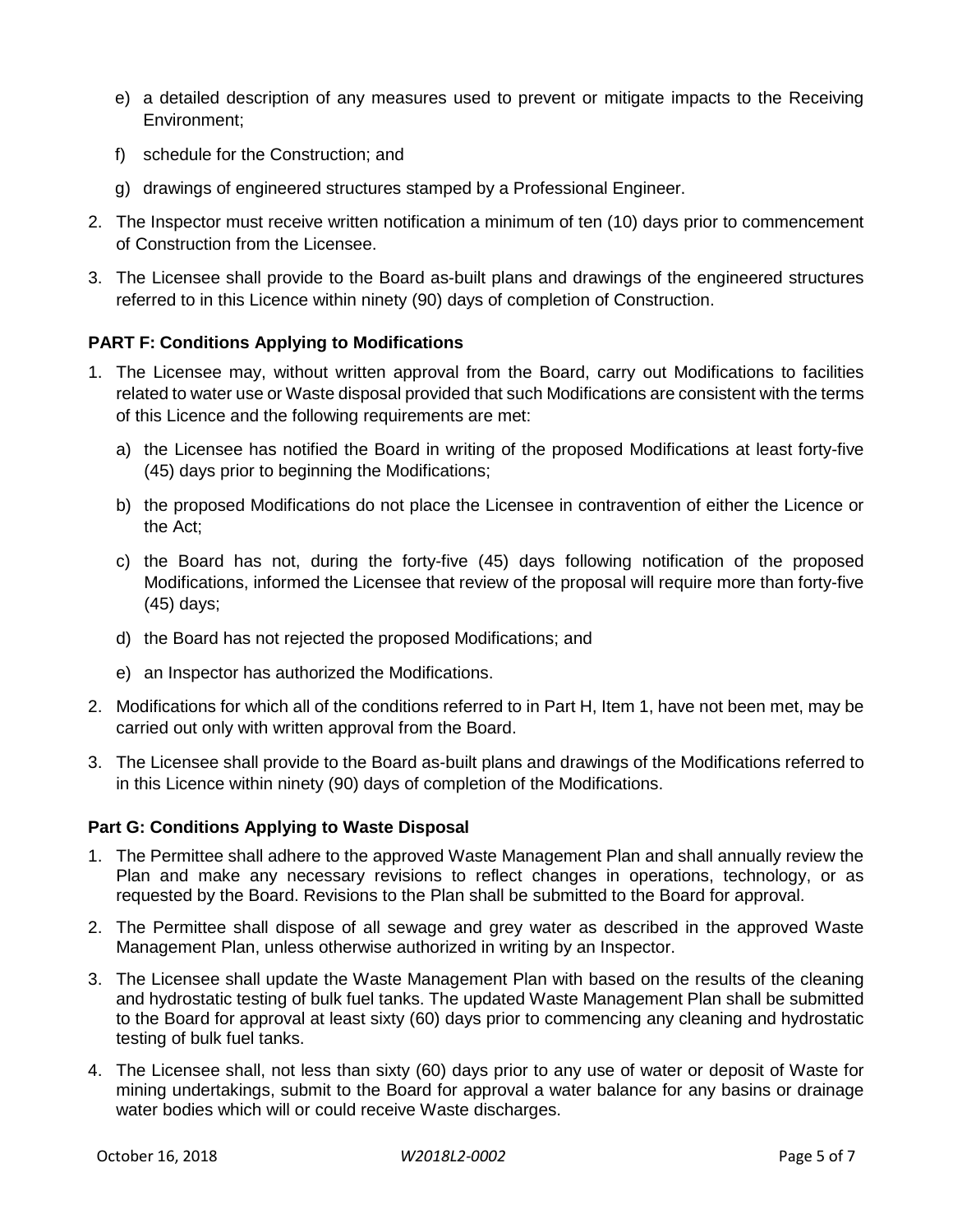5. All water or Wastes from the Project that enters the Receiving Environment shall meet the following effluent quality requirements:

| <b>PARAMETER</b>              | <b>MAXIMUM AVERAGE</b><br><b>CONCENTRATION</b> | <b>MAXIMUM CONCENTRATION</b><br>OF ANY GRAB SAMPLE |
|-------------------------------|------------------------------------------------|----------------------------------------------------|
| <b>Total Ammonia</b>          | 12.0 mg/L                                      |                                                    |
| <b>Total Arsenic</b>          | $0.5$ mg/L                                     | 1.0 $mg/L$                                         |
| <b>Total Cadmium</b>          | $0.005$ mg/L                                   | $0.01$ mg/L                                        |
| <b>Total Copper</b>           | $0.3$ mg/L                                     | $0.6$ mg/L                                         |
| <b>Total Lead</b>             | $0.2$ mg/L                                     | $0.4$ mg/L                                         |
| <b>Total Nickel</b>           | $0.5$ mg/L                                     | 1.0 $mg/L$                                         |
| <b>Total Zinc</b>             | $0.5$ mg/L                                     | 1.0 $mg/L$                                         |
| <b>Total Suspended Solids</b> | 15.0 mg/L                                      | 30.0 mg/L                                          |
| Oil and Grease                | $5.0$ mg/L                                     | $10.0$ mg/L                                        |

- 6. Any water or Waste from the Project that enters the Receiving Environment shall have a pH between 6.0 and 9.5, and no visible sheen of oil and grease.
- 7. All analyses shall be conducted in accordance with methods prescribed in the current edition of "Standard Methods for the Examination of Water and Wastewater" or by such other methods as may be approved by an Analyst.
- 8. All cleaning materials, absorbent mats and sludge shall be separated from the water and disposed of in a manner approved by an Inspector.
- 9. The Licensee shall ensure that any unauthorized Wastes associated with the Project do not enter any waters.

## **PART H: Conditions Applying to Contingency Planning**

- 1. The Licensee shall submit a comprehensive Spill Contingency Plan for the Indin Lake Gold Property, and the surrounding areas within 3 months following issuance of this Licence.
- 2. The Licensee shall review the Spill Contingency Plan annually and modify as necessary to reflect changes in operation and technology, or as requested by the Board. Any proposed revisions shall be in accordance with the INAC's *Guidelines for Spill Contingency Planning*, 2007, or subsequent editions, and shall be submitted to the Board for approval.
- 3. If, during the period of this Licence, an Unauthorized Discharge occurs or is foreseeable, the Licensee shall:
	- a) implement the Spill Contingency Plan;
	- b) report the incident immediately via the 24 Hour Spill Reporting Line (867) 920-8130 in accordance with the instructions contained in the Spill Report Form NWT 1752/0593 or subsequent editions; and
	- c) submit a detailed report to the Board and an Inspector not later than thirty (30) days after initially reporting the event.
- 4. All Unauthorized Discharges of water or Waste shall be reclaimed to the satisfaction of an Inspector.